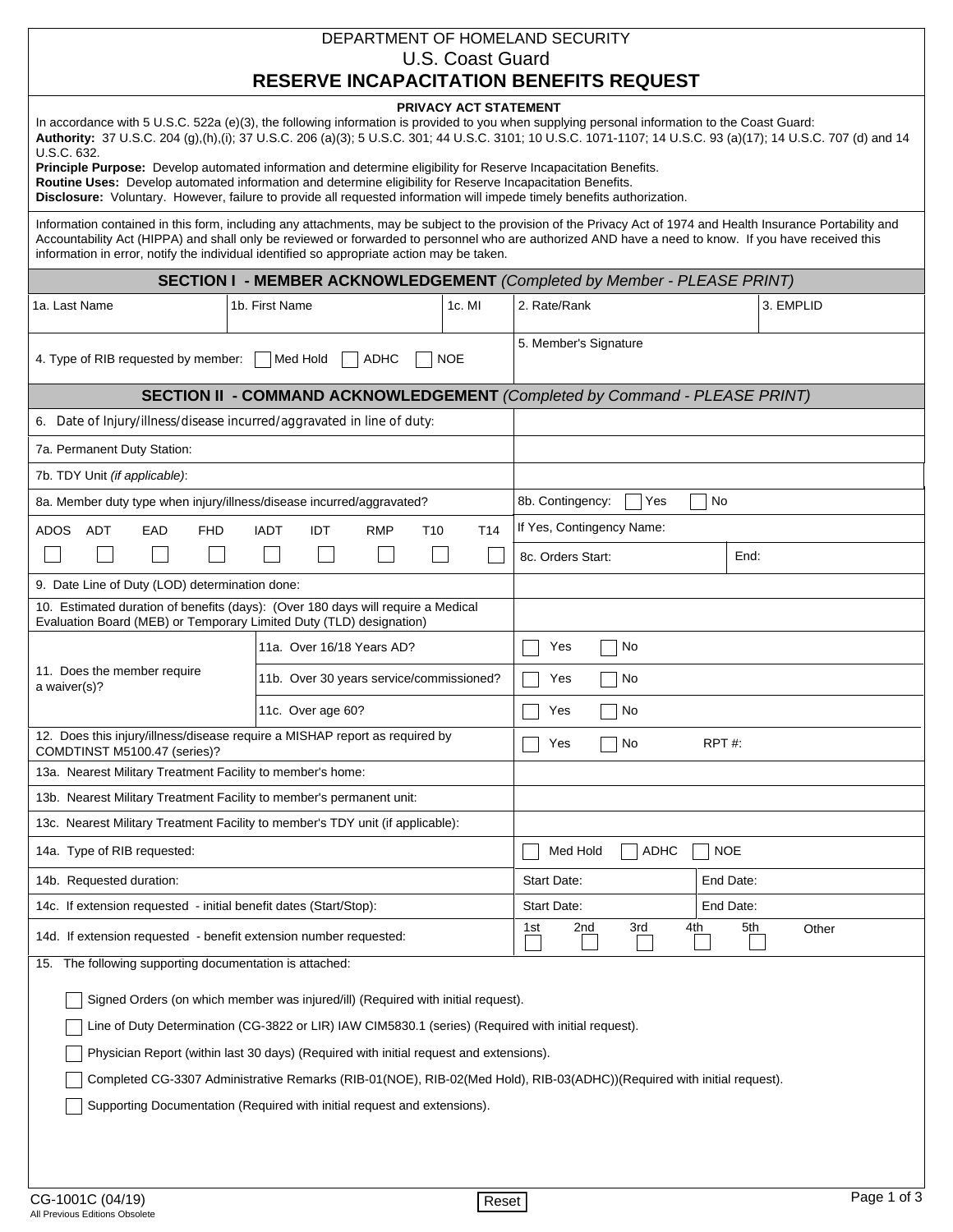|                                                                                                                                                                                                                                             |                                                                                              | DEPARTMENT OF HOMELAND SECURITY<br><b>U.S. Coast Guard</b><br><b>RESERVE INCAPACITATION BENEFITS REQUEST</b> |              |                |                                                                                                                                                                                                                                                                                                                       |  |  |
|---------------------------------------------------------------------------------------------------------------------------------------------------------------------------------------------------------------------------------------------|----------------------------------------------------------------------------------------------|--------------------------------------------------------------------------------------------------------------|--------------|----------------|-----------------------------------------------------------------------------------------------------------------------------------------------------------------------------------------------------------------------------------------------------------------------------------------------------------------------|--|--|
| 1a. Last Name                                                                                                                                                                                                                               | 1b. First Name                                                                               | 1c. MI                                                                                                       | 2. Rate/Rank |                | 3. EMPLID                                                                                                                                                                                                                                                                                                             |  |  |
| 16. Is member receiving VA Disability Compensation?                                                                                                                                                                                         |                                                                                              |                                                                                                              | Yes          | No             |                                                                                                                                                                                                                                                                                                                       |  |  |
| 17. Remarks                                                                                                                                                                                                                                 |                                                                                              |                                                                                                              |              |                |                                                                                                                                                                                                                                                                                                                       |  |  |
| 18a. Unit POC                                                                                                                                                                                                                               |                                                                                              | 18b. Phone                                                                                                   |              | 18c. Email     |                                                                                                                                                                                                                                                                                                                       |  |  |
| 19a. Commanding Officer/Designated Authority                                                                                                                                                                                                |                                                                                              | 19b. Date Signed                                                                                             |              | 19c. Signature |                                                                                                                                                                                                                                                                                                                       |  |  |
|                                                                                                                                                                                                                                             | <b>SECTION III - DISTRICT (or equivalent)</b> (Completed by supporting RFRS - PLEASE PRINT)  |                                                                                                              |              |                |                                                                                                                                                                                                                                                                                                                       |  |  |
| 20a. District (dxr) POC                                                                                                                                                                                                                     |                                                                                              | 20b. Phone                                                                                                   |              | 20c. Email     |                                                                                                                                                                                                                                                                                                                       |  |  |
| 21a. District/Designated Authority                                                                                                                                                                                                          |                                                                                              | 21b. Date Signed                                                                                             |              | 21c. Signature |                                                                                                                                                                                                                                                                                                                       |  |  |
|                                                                                                                                                                                                                                             | Email completed form and documents to ARL-SMB-CGPSC-RPM-Reserve-Medical@uscg.mil             |                                                                                                              |              |                |                                                                                                                                                                                                                                                                                                                       |  |  |
|                                                                                                                                                                                                                                             | <b>SECTION IV - CG PSC-RPM</b> (Completed by PSC RPM-3 - Please Print)                       |                                                                                                              |              |                |                                                                                                                                                                                                                                                                                                                       |  |  |
| 23a. CG PSC RPM-3 POC:                                                                                                                                                                                                                      |                                                                                              | 23b. Phone                                                                                                   |              | 23c. Email     |                                                                                                                                                                                                                                                                                                                       |  |  |
| 24. The RIB Request is:                                                                                                                                                                                                                     | Approved                                                                                     | Disapproved (See Block 26)                                                                                   |              |                |                                                                                                                                                                                                                                                                                                                       |  |  |
| Med Hold                                                                                                                                                                                                                                    | Start Date:                                                                                  |                                                                                                              |              | End Date:      |                                                                                                                                                                                                                                                                                                                       |  |  |
| <b>ADHC</b>                                                                                                                                                                                                                                 | Start Date:                                                                                  |                                                                                                              |              |                | End Date:                                                                                                                                                                                                                                                                                                             |  |  |
| <b>NOE</b>                                                                                                                                                                                                                                  | Start Date:                                                                                  |                                                                                                              |              | End Date:      |                                                                                                                                                                                                                                                                                                                       |  |  |
| 25. Contingency and Code (if applicable):                                                                                                                                                                                                   |                                                                                              |                                                                                                              |              |                |                                                                                                                                                                                                                                                                                                                       |  |  |
| 26. Remarks                                                                                                                                                                                                                                 |                                                                                              |                                                                                                              |              |                |                                                                                                                                                                                                                                                                                                                       |  |  |
| <b>Total Incap Duration:</b>                                                                                                                                                                                                                |                                                                                              |                                                                                                              |              |                |                                                                                                                                                                                                                                                                                                                       |  |  |
| 27a. CG PSC RPM/Designated Authority                                                                                                                                                                                                        |                                                                                              | 27b. Date Signed                                                                                             |              | 27c. Signature |                                                                                                                                                                                                                                                                                                                       |  |  |
|                                                                                                                                                                                                                                             |                                                                                              | <b>IMPORTANT DIRECTIONS</b>                                                                                  |              |                |                                                                                                                                                                                                                                                                                                                       |  |  |
| 1. Member has 30 days to appeal this decision from the date in block 27b.                                                                                                                                                                   |                                                                                              |                                                                                                              |              |                |                                                                                                                                                                                                                                                                                                                       |  |  |
| with application.                                                                                                                                                                                                                           |                                                                                              |                                                                                                              |              |                | 2. Member shall sign the respective Administrative Remarks, CG-3307, Reserve Incapacitation Benefits (RIB-1 NOE; RIB-2 Med Hold; RIB-3 ADHC) and submit<br>3. Status updates via the Physician Report form shall be provide to CG PSC RPM-3 every 30 days, at the time of extension request, or when member is deemed |  |  |
|                                                                                                                                                                                                                                             | Fit for Full Duty (FFD)(only a military medical officer can render an official duty status). |                                                                                                              |              |                |                                                                                                                                                                                                                                                                                                                       |  |  |
| 4. Failure to comply with these requirements will result in suspension or termination of benefits and possible recoupment.<br>5. Member cannot receive VA Disability Compensation and military pay and allowances for the same time period. |                                                                                              |                                                                                                              |              |                |                                                                                                                                                                                                                                                                                                                       |  |  |
| CG-1001C (04/19)<br>Reset                                                                                                                                                                                                                   |                                                                                              |                                                                                                              |              |                | Page 2 of 3                                                                                                                                                                                                                                                                                                           |  |  |